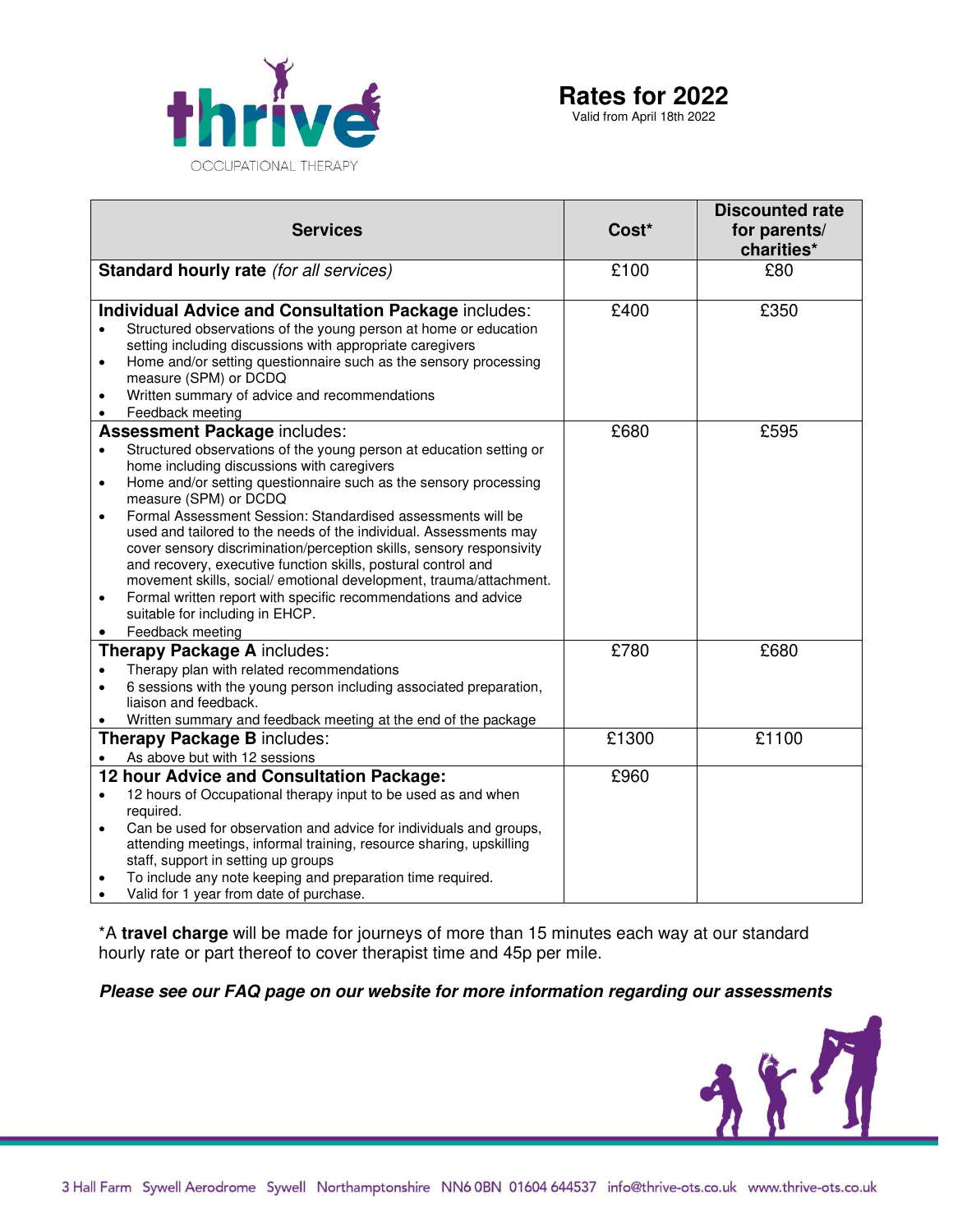

Valid from April 18th 2022

| <b>Education and Training Packages</b> |       |  |
|----------------------------------------|-------|--|
| <b>Length of Training</b>              | Cost  |  |
| <b>Half Day</b>                        | £650  |  |
| <b>Full Dav</b>                        | £1000 |  |

but not limited to: Sensory circuits and sensory motor programmes

- 
- Tools to support learners with sensory processing difficulties<br>• Self-regulation Strategies for the classroom to help ready cl • Self-regulation - Strategies for the classroom to help ready children for learning
- Introduction to Interoception; helping children develop mindful self-regulation
- Ask an OT session

Topics including

- Fine motor development and handwriting in the classroom
- Coordination difficulties (Dyspraxia/DCD) and strategies for the classroom
- Embedded school-based Occupational therapy provision
- What is occupational therapy and how can we help?
- *'How to help your child/ young adult' series of parents talks: poor* sleepers, picky eaters, meltdowns, reluctant writers, self-regulation, immature play and social skills, coordination difficulties, daily routines.

| School annual packages (discounted rates) |              |              |  |
|-------------------------------------------|--------------|--------------|--|
| Contracted hours/week*                    | vear         | 3 years      |  |
| 3 hours                                   | £75 per hour |              |  |
| I day                                     | £70 per hour | £65 per hour |  |
| $2 - 3$ days                              | £65 per hour | £60 per hour |  |
| $4 - 5$ days                              | £60 per hour | £55 per hour |  |

\*1 day is a minimum of 6 hours

#### **Benefits of annual packages with Thrive OT\*\*:**

- A named OT or team of OTs, providing school based occupational therapy through consultation, collaboration, and targeted intervention.
- Up to 3 free information sessions for parents per academic year.

\*\*based on minimum of 1 full day/week contract.

#### **All Thrive OTs:**

- Have an up to date DBS check
- Are registered with the Health and Care Professions Council (HCPC)
- Have appropriate insurance
- Receive regular clinical supervision and professional development

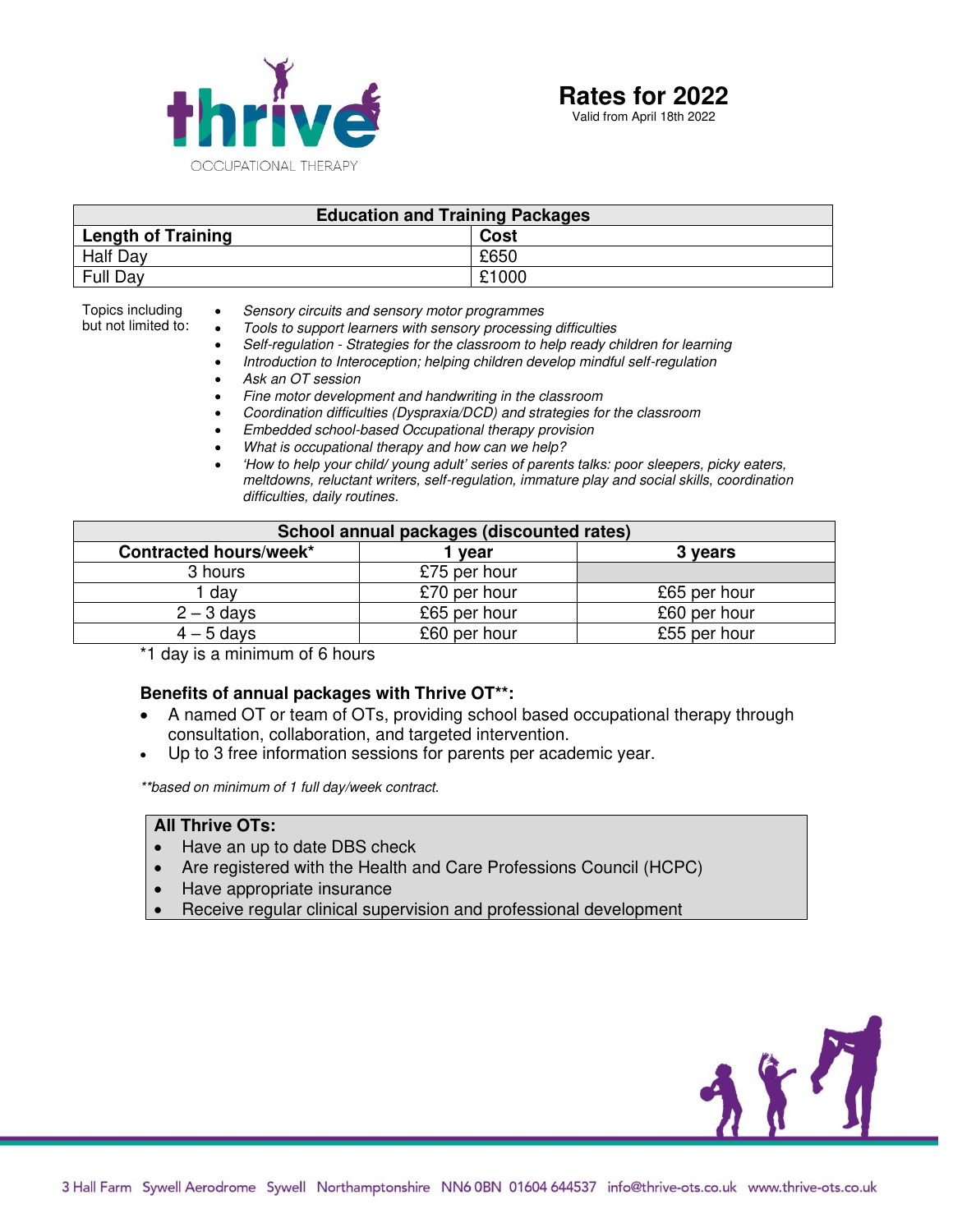

# **Thrive Occupational Therapy Services, Ltd Terms and Conditions (Version 10)**

- 1. **Provision of services**. Thrive Occupational Therapy Services Ltd (Thrive OT) Occupational Therapists will:
	- a. Have the necessary qualifications, experience, supervision and abilities to provide occupational therapy services.
	- b. Adhere to the Royal College of Occupational Therapy (RCOT) guidelines and code of conduct. A copy of the RCOT code of conduct can be obtained from: https://www.rcot.co.uk/practice-resources/rcot-publications/downloads/rcotstandards-and-ethics
	- c. Have an up to date enhanced DBS check (within the last 2 years or have the ability to be checked via the online system).
	- d. Be registered with the Health Care and Professions Council (HCPC). HCPC standards for registration can be obtained from: [http://www.hpc](http://www.hpc-uk.org/aboutregistration/standards/)[uk.org/aboutregistration/standards/](http://www.hpc-uk.org/aboutregistration/standards/)
	- e. Receive regular supervision.
	- f. Have appropriate insurance.
	- g. Maintain detailed and accurate records in accordance with the Royal College of Occupational Therapy guidelines.
	- h. Maintain confidentiality: All details obtained regarding the child and family will remain confidential and will not be disclosed to any third parties without written permission. Occupational therapy documentation will only be shared with parental/school permission. All data is stored in line with the General Data Protection Regulation (see attached privacy sheet for details).

# 2. **Cancellation**:

- a. You have the right to cancel your agreement with Thrive Occupational Therapy Services Ltd within 14 days without giving a reason.
	- i. To cancel the agreement, you must inform us (Thrive OT Services Ltd. 3 Hall Farm, Sywell Aerodrome, Sywell, Northamptonshire. NN6 0BN [admin@thrive](mailto:admin@thrive-ots.co)[ots.co.](mailto:admin@thrive-ots.co)uk) in a clear statement (e.g. a letter sent by post or an email). You may use the attached form, but you do not have to. You can also fill out the form electronically and email it to us. We will send an acknowledgement email once we receive it.
	- ii. If an appointment or session is agreed and arranged for within the 14 day cancellation period, you will be liable for the reasonable costs of the those services already provided, including any admin or preparation time, until you have informed us of your cancellation.
	- iii. Therapy services: either party will give advance notice if needing to cancel/reschedule an appointment, when possible. If a client has to cancel a session with short notice, then a reasonable fee may be charged if the time slot cannot be filled.

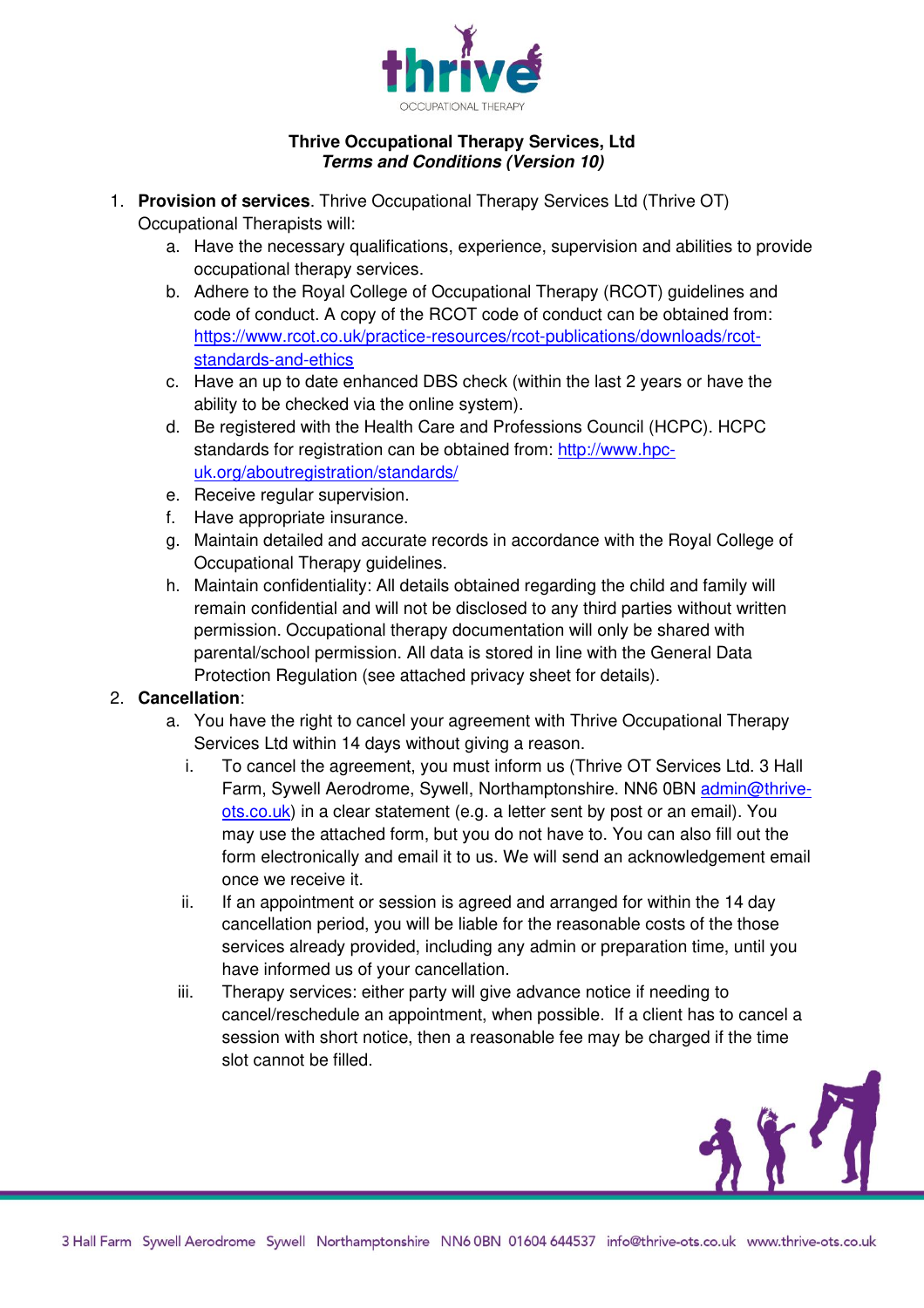

iv. Educational training sessions: 10 working days notice is required to cancel or rearrange a session. If less than 10 working days notice is given then a reasonable fee to cover preparation time, printing and loss of time will be charged.

# 3. **Invoices and payment**:

- a. The advice and consultation package and assessment package will be invoiced in 2 equal instalments:  $1<sup>st</sup>$  instalment upon allocation to an OT, the  $2<sup>nd</sup>$  on completion, unless agreed otherwise. For schools and local authorities, packages will be invoiced in full on allocation of OT.
- b. The regular school's advice and consultation package will be invoiced upon agreement. Hours will be valid for 1 year following commencement.
- c. Therapy packages will be invoiced in equal instalments for parents and carers, following agreement of services, unless agreed otherwise. Therapy package A will be in 2 monthly instalments, therapy package B in 3 monthly instalments. For schools and local authorities, therapy packages will be invoiced in full on agreement of services.
- d. All other individual services will be invoiced in the month following receipt of the agreed service unless agreed otherwise.
- e. Regularly commissioned services will be invoiced the month following any services received.
- f. All training will be invoiced at time of booking. Payment in full is required prior to training taking place unless otherwise agreed.
- g. Payment is required within 30 days of the invoice date. Please follow the indications for payment on the invoice, do not pay your therapist directly.
- h. If payment is not received within 30 days a reminder will be sent. If payment is not received within 7 days of this reminder, OT input will cease until all outstanding payments are received in full.
- 4. **Additional fees**: Additional fees for liaison, attending meetings, longer emails and phone calls and additional reports or letters may be payable. This would be discussed in advance, where possible, and charged at the agreed hourly rate. If there is a significant amount of preparation required for a therapy session then this will carry an additional fee, again at the agreed hourly rate and will be discussed in advance, where possible.
- 5. **Loan or trial equipment**: Equipment may be loaned to trial with a child and is expected to be returned as agreed with the therapist. If equipment is not returned or returned in a poor condition, Thrive OT will invoice the client to cover the cost of replacing the equipment.
- 6. **Non solicitation**: The client will not, during the continuation of the services or within one year after the termination of Thrive OT's services, directly or indirectly attempt to employ or commission the Occupational Therapist from Thrive OT.
- 7. **Complaints**:
	- i. Thrive OT is committed to providing high quality occupational therapy. If you are unhappy with any aspect of the service you have received, then please

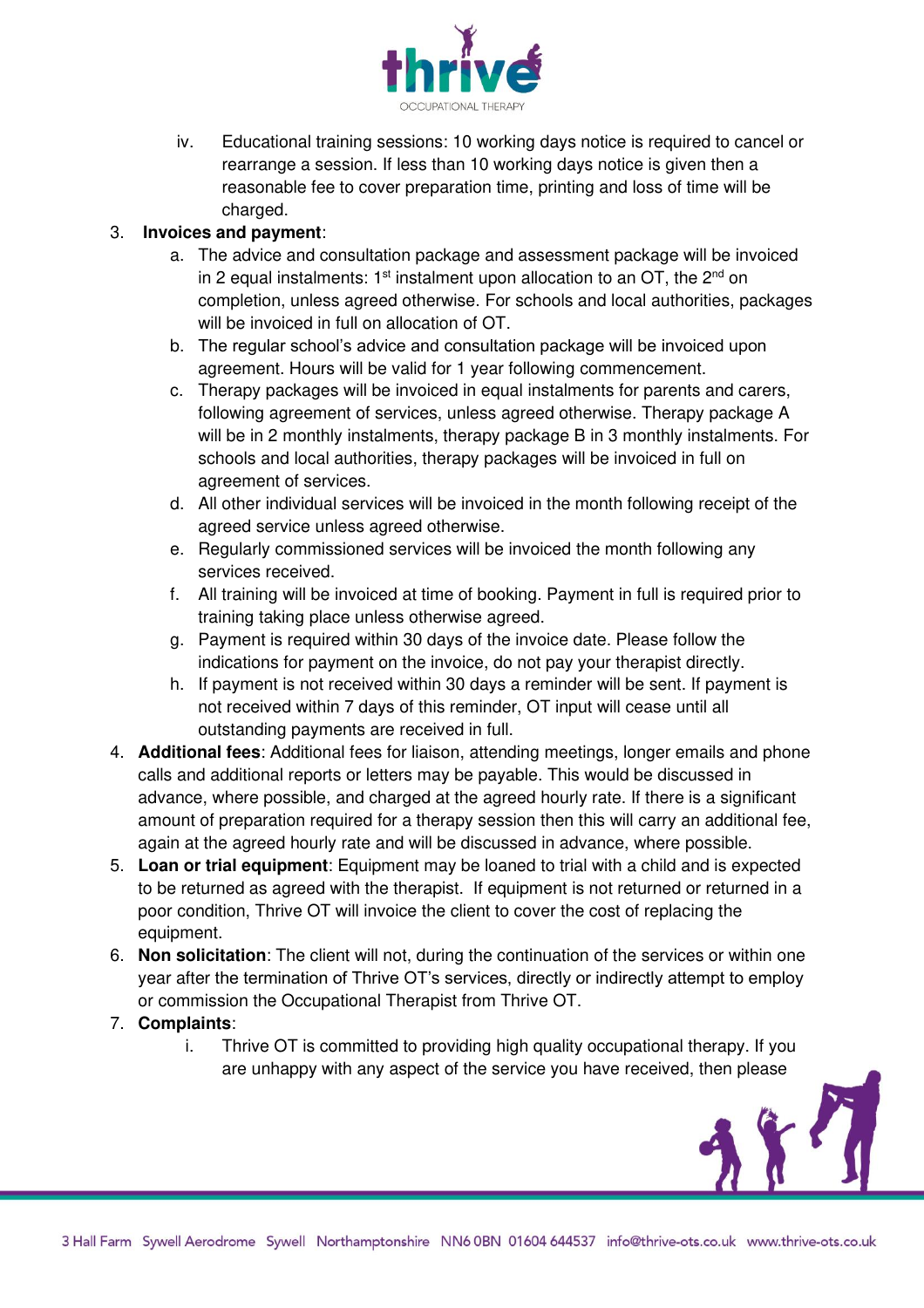

raise your concerns with your therapist or contact either Alison Barrett (Director) or Jennifer Barrow (Director) on 01604 644537.

- ii. For invoice concerns please contact Kerry Springett (Business Manager) on 01604 644537 or email: [admin@thrive-ots.co.uk.](mailto:admin@thrive-ots.co.uk)
- iii. We have a complaints procedure which details how we handle complaints and we can send you a copy of this if you wish.
- 8. **Data protection**: All information provided is confidential and processed in line with the requirements of the General Data Protection Regulation. Thrive OT is registered as a Data Controller with the ICO.

# \_\_\_\_\_\_\_\_\_\_\_\_\_\_\_\_\_\_\_\_\_\_\_\_\_\_\_\_\_\_\_\_\_\_\_\_\_\_\_\_\_\_\_\_\_\_\_\_\_\_\_\_\_\_\_\_\_\_\_\_\_\_\_\_\_\_\_ **Privacy Notice**

Thrive Occupational Therapy Services Ltd is committed to ensuring that your privacy is protected. Should we ask you to provide certain information by which you can be identified when working with us, you can be assured that it will only be used in accordance with this privacy statement.

Name and contact details of the Data Controller: Kerry Springett (Business Manager)

01604 644537 kerry@thrive-ots.co.uk

# **Why we collect and process your data:**

We may process your personal data under several different lawful bases, such as:

- Service enquiry; relevant data will be held for a period which enables us to process and respond or to contact you to answer your questions or requests. We will actively review the personal data we hold and delete it securely or in some cases anonymise it when there is no longer a legal or business need for it to be retained.
- Consent; we always ask for your consent to process your data in order to provide our specialist occupational therapy services to you. This consent can be withdrawn at any time.
- Contract; when engaging in our services we will put an agreement in place which will lay out our Terms & Conditions of Service.
- Failure to give consent to these will result in Thrive being unable to provide their services to you.

# **How and what information is collected about you**

We may collect the following information from you or the individual referrer via email, telephone call, post, questionnaires, forms, or in-person:

- Name
- Date of Birth
- Contact details (phone, email, address)
- Parent/Guardian names and contact details (phone, email, address) for minors
- Personal medical and lifestyle information, including reports and letters from other healthcare professionals
- Education setting details
- Photographs/Videos

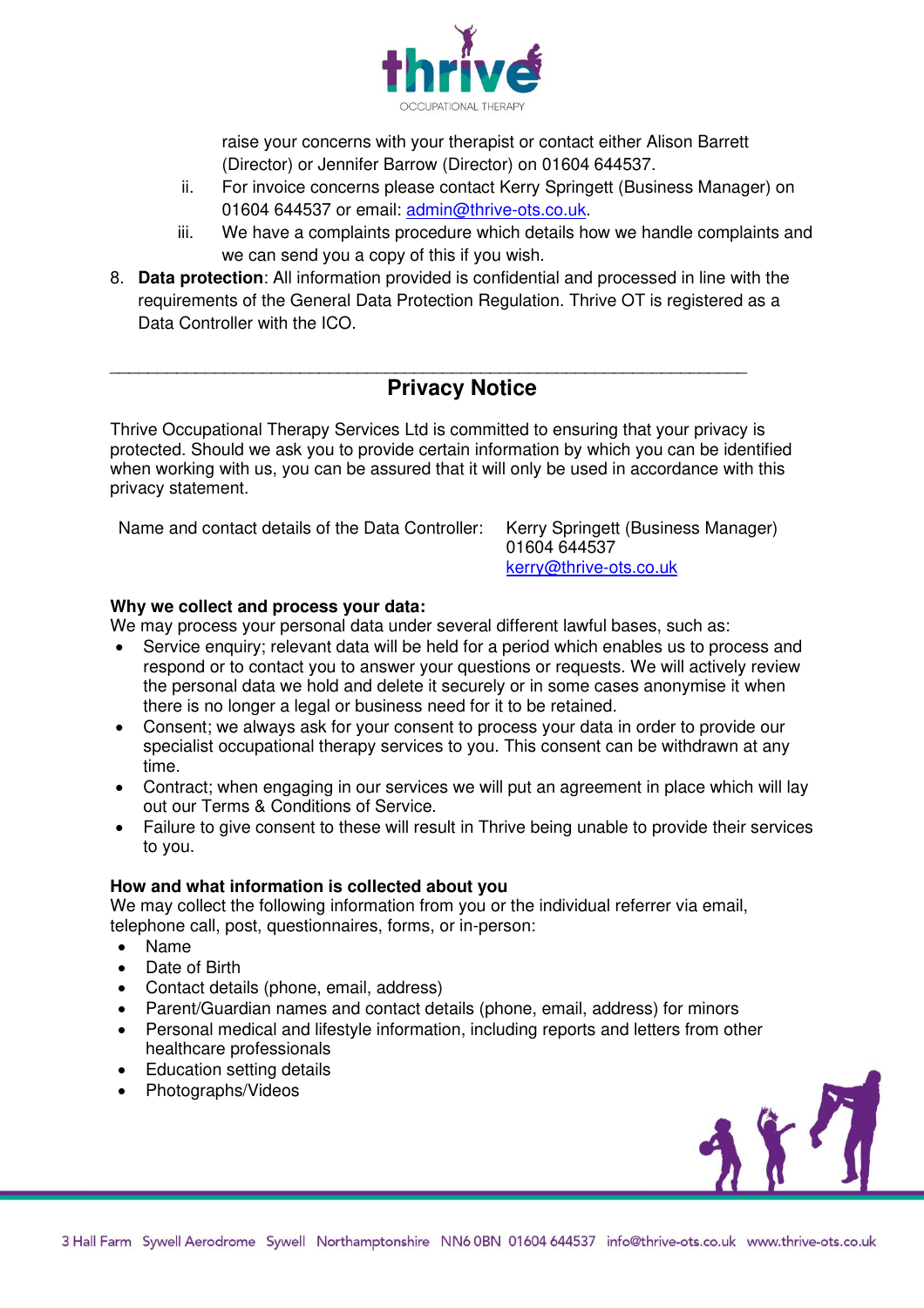

## **What we do with the information we gather and what it is used for**

- Professional record keeping of Occupational Therapy services provided to clients.
- Provision of Occupational Therapy services.
- Sharing your information with relevant parties when necessary, with your consent, such as other Health and Education professionals.
- Your data will not be transferred to a country outside the European Union.

#### **How long we keep your information for**

- Thrive Occupational Therapy Services Ltd will retain personal data in the form of medical records for 7 years for adults and 7 years following their 18th birthday for children, unless upon review it is deemed necessary to retain it for a longer period.
- All other data will be held for as long as it is needed for the purposes it is being processed for.

## **Your Rights**

- If you have given your consent to us processing your data, you have a right to withdraw your consent to any further processing.
- You have a right to request your data to be restricted or erased from our records however, please be aware we have a legal obligation to maintain and hold medical records.
- You have the right to request your data be transferred to another organisation.
- You have the right to have your personal data rectified.

If you wish to withdraw consent or request a transfer or erasure of your data, please contact Kerry Springett, Data Controller on [kerry@thrive-ots.co.](mailto:kerry@thrive-ots.co)uk.

#### **How you can access your information**

You may request details of personal data which we hold about you under the General Data Protection Regulation. If you would like a copy of the data held on you, please write to Kerry Springett, Data Controller at Thrive Occupational Therapy Services Ltd, 3 Hall Farm, Sywell Aerodrome, Sywell, Northamptonshire NN6 0BN.

#### **Security**

We are committed to ensuring that your information is secure. In order to prevent unauthorised access or disclosure, we have put in place highly secure electronic systems and managerial procedures to safeguard and secure the information we collect.

#### **How we use cookies**

A cookie is a small file which asks permission to be placed on your computer's hard drive. Once you agree, the file is added, and the cookie helps analyse web traffic or lets you know when you visit a particular site or page. Cookies allow web applications to respond to you as an individual. The web application can tailor its operations to your needs, likes and dislikes by gathering and remembering information about your preferences. Thrive OT use traffic log cookies to identify which pages are being used. This helps us analyse data about webpage traffic and improve our website in order to tailor it to customer needs. We only use this information for statistical analysis purposes and then the data is removed from the system. Thrive OT does not use cookie technology to collect personal data.

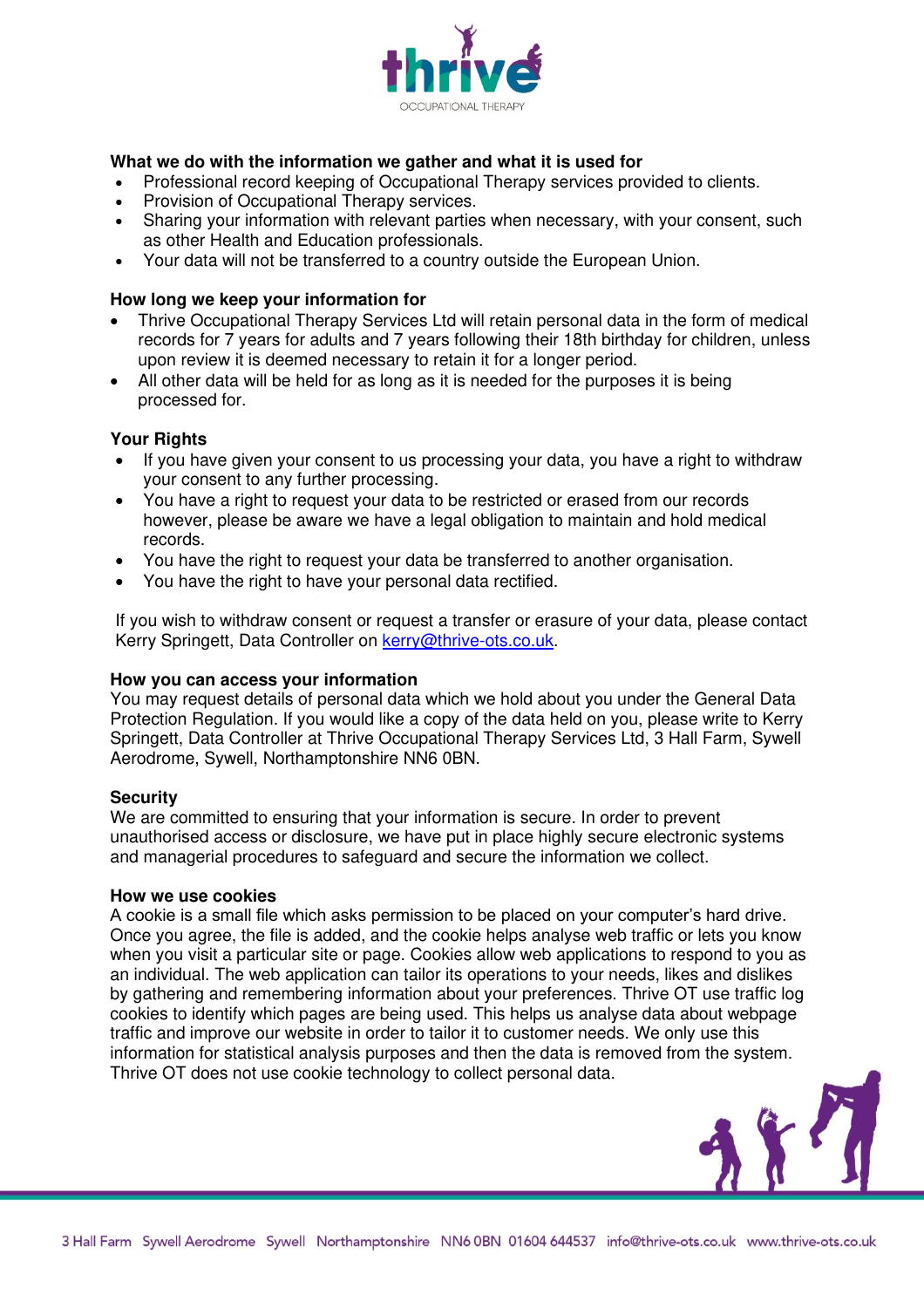

## **Links to other websites**

Our website may contain links to other websites of interest. However, once you have used these links to leave our site, you should note that we do not have any control over other sites. Therefore, we cannot be responsible for the protection and privacy of any personal data which you provide whilst visiting such sites and such sites are not governed by this privacy statement.

## **Right to Complain**

If you have a concern about our information practices, you have the right to complain. You can do so by contacting;

- Kerry Springett, Data Controller on 01604 644537
- Alison Barrett or Jennifer Barrow, Thrive Directors on 01604 644537
- The Information Commissioner's Office on 0303 123 1113 or by visiting [www.ico.org.uk.](http://www.ico.org.uk/)

# **Please keep this document safe in case you need to refer to it in the future.**

Thrive Occupational Therapy Services Ltd is a registered company in England and Wales.

Company no. 0736162.

Registered office address: Eagle House, 28 Billing Road, Northampton. NN1 5AJ